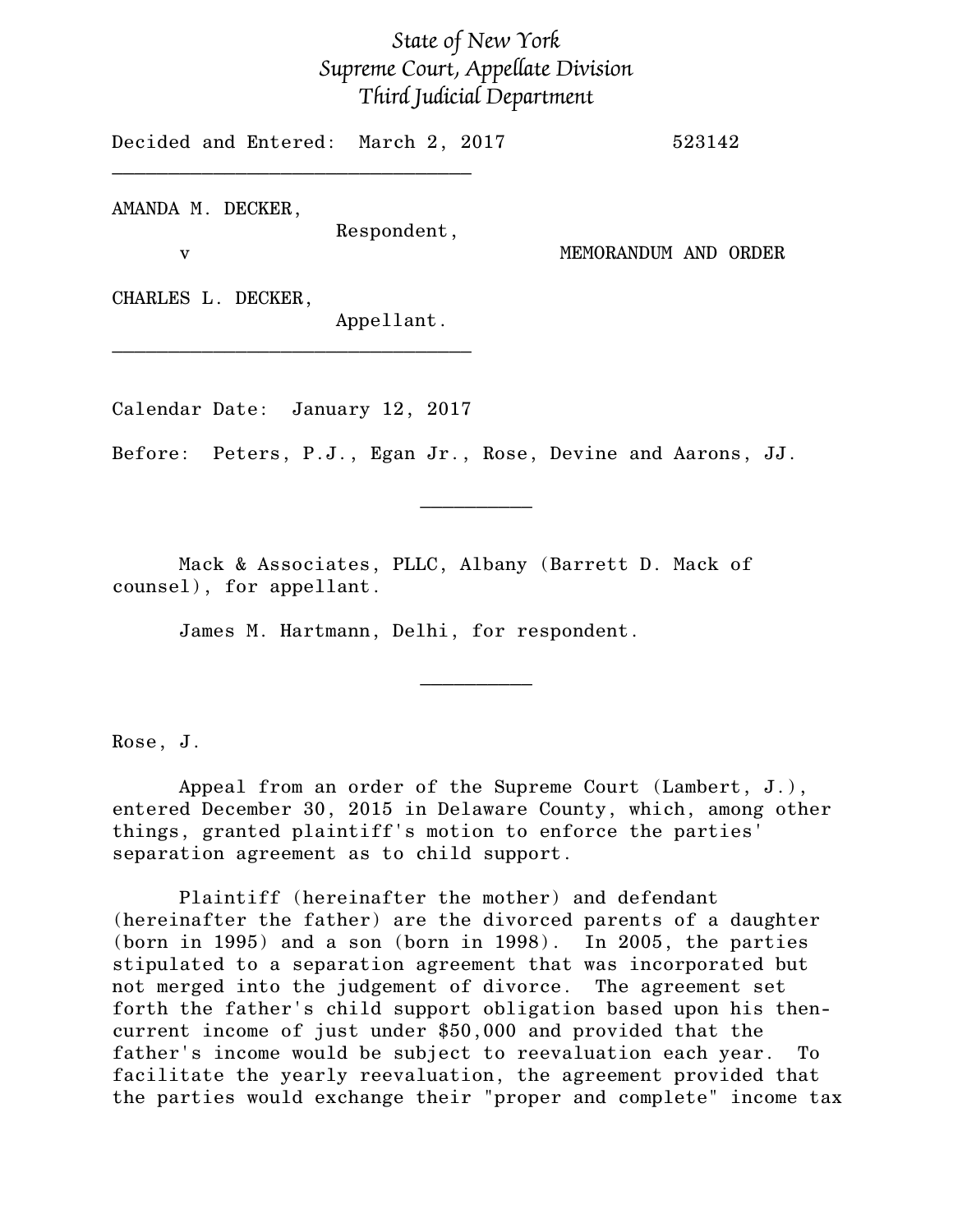returns each year, and the father's child support obligation would "rise or fall" based upon his annual income in accordance with the Child Support Standards Act (see Domestic Relations Law § 240 [1-b]). In November 2014, the mother moved to enforce the agreement, alleging, among other things, that the father had failed to provide her with a copy of his tax returns for several years and, as a result, he had underpaid his child support obligation. The father then moved for, among other things, an order terminating the tax exchange provision of the agreement. Following a hearing, Supreme Court granted the mother's motion, calculated the arrears owed by the father for 2011, 2012, 2013 and 2014, set the father's monthly child support obligation going forward and denied the father's motion. The father now appeals.

Despite the father's efforts to limit any increases in his child support obligation by entering into a series of postjudgment oral agreements with the mother, she did not waive her right to collect the child support contemplated by their separation agreement. Although a parent can expressly waive his or her right to unpaid child support, such a waiver must evince a "voluntary and intentional abandonment of a known right" (Matter of Williams v Chapman, 22 AD3d 1015, 1017 [2005] [internal quotation marks and citations omitted]; accord Matter of Hastie v Tokle, 122 AD3d 1129, 1129-1130 [2014]). Here, although the record establishes that the father negotiated child support increases with the mother in 2009, 2012 and 2013, he readily acknowledged that he consistently failed to provide the mother with a copy of his annual income tax returns and, therefore, she was unaware that his annual income eventually exceeded \$350,000. Significantly, the father testified that the mother did, in fact, request "more information" than what he verbally provided to her, but he told her that he did not "have to give [her his] full and complete tax returns because the law is supportive of that." According to the mother, she requested a copy of the father's tax returns each year, but he refused to comply, telling her that they were too complicated for her to understand and, because he was no longer residing in New York, he was not subject to the Child Support Standards Act. In light of the father's efforts to conceal the true extent of his income, we agree with Supreme Court that the mother did not voluntarily and intentionally waive her right to any unpaid child support (see Matter of Hastie v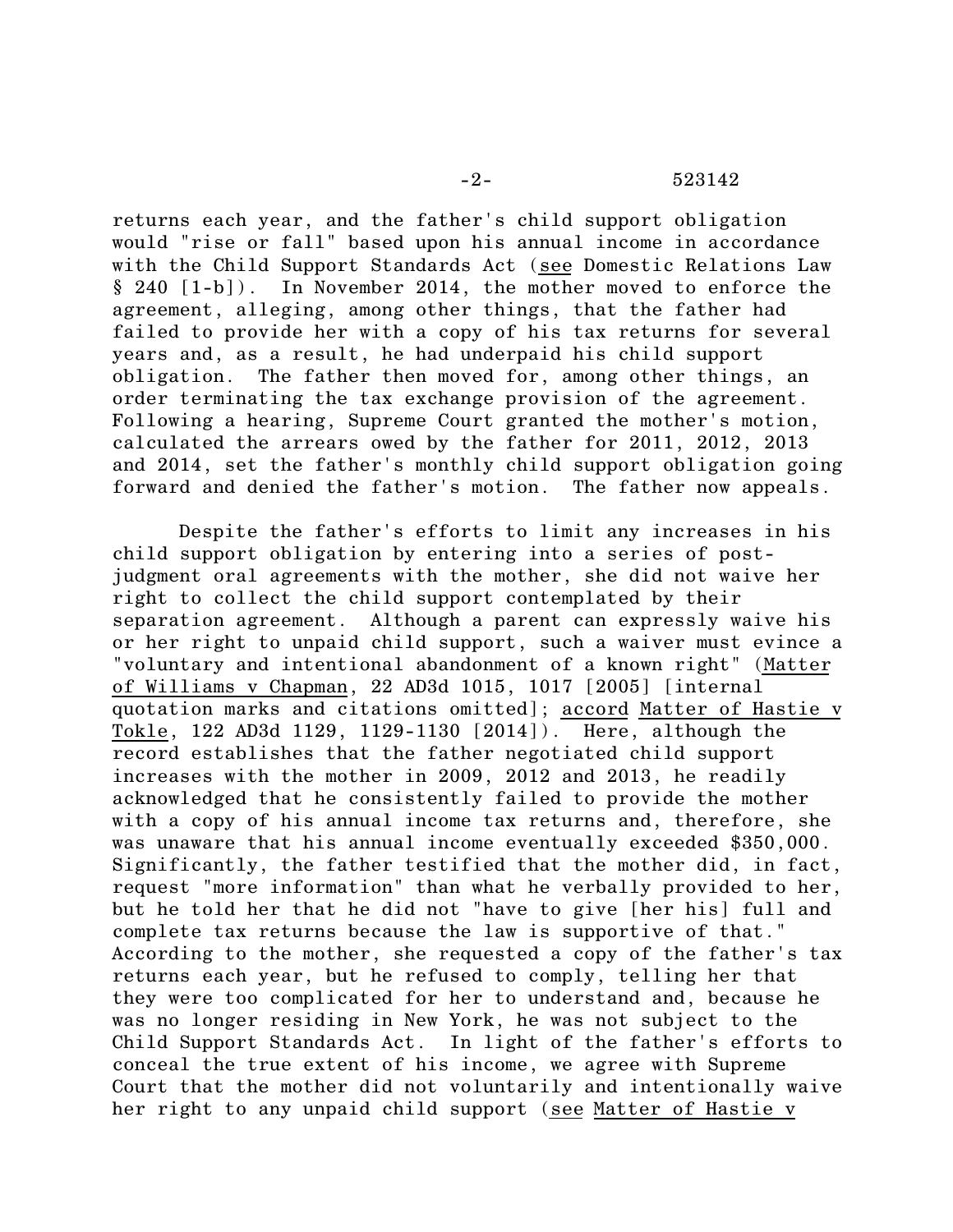-3- 523142

Tokle, 122 AD3d at 1130; compare Hannigan v Hannigan, 104 AD3d 732, 734-735 [2013], lv denied 21 NY3d 858 [2013]; Matter of O'Connor v Curcio, 281 AD2d 100, 105 [2001]).

We are similarly unpersuaded by the father's contention that Supreme Court erred in its determination of child support for 2011, 2012, 2013 and 2014. It is undisputed that the parties' combined parental income for these years was in excess of the applicable statutory cap and, thus, "Supreme Court was required to consider the statutory factors and determine whether some or all of the excess income should be used for child support purposes" (Macaluso v Macaluso, 145 AD3d 1295, 1297 [2016]; see Domestic Relations Law § 240 [1-b] [c], [f]; Matter of Cassano v Cassano, 85 NY2d 649, 653 [1995]; Sprole v Sprole, 145 AD3d 1367, 1369 [2016]). Our review of the record confirms that Supreme Court employed the appropriate analysis, addressed each of the statutory factors enumerated in Domestic Relations Law § 240 (1-b) (f), accorded each factor the appropriate weight and properly determined that "strict application of the statutory percentages to the combined parental income in excess of [the applicable statutory cap] would [not] render the [father's] share 'unjust or inappropriate'" (Hammack v Hammack, 20 AD3d 700, 702 [2005], lv dismissed 6 NY3d 807 [2006], quoting Domestic Relations Law § 240 [1-b] [f]; see generally Matter of Cassano v Cassano, 85 NY2d at 653). Accordingly, we find no reason to conclude that Supreme Court abused its discretion in applying the statutory child support percentage – 25% for two children (see Domestic Relations Law  $\S$  240 [1-b] [b] [3] [ii]) – to the total parental income for 2011, 2012, 2013 and 2014 (see Sadaghiani v Ghayoori, 97 AD3d 1013, 1013 [2012]).

Nor can we agree that Supreme Court abused its discretion in imputing income to the father for purposes of calculating child support for 2015. Initially, contrary to the father's contention, Supreme Court was not required to find that the father "had deliberately reduced his income . . . to reduce or avoid his child support obligation in order to impute income to him" (Matter of D'Andrea v Prevost, 128 AD3d 1166, 1167 [2015]). Rather, the court was permitted to impute income to the father "based on a number of factors, including past employment, future earning capacity and standard of living" (Ceravolo v DeSantis,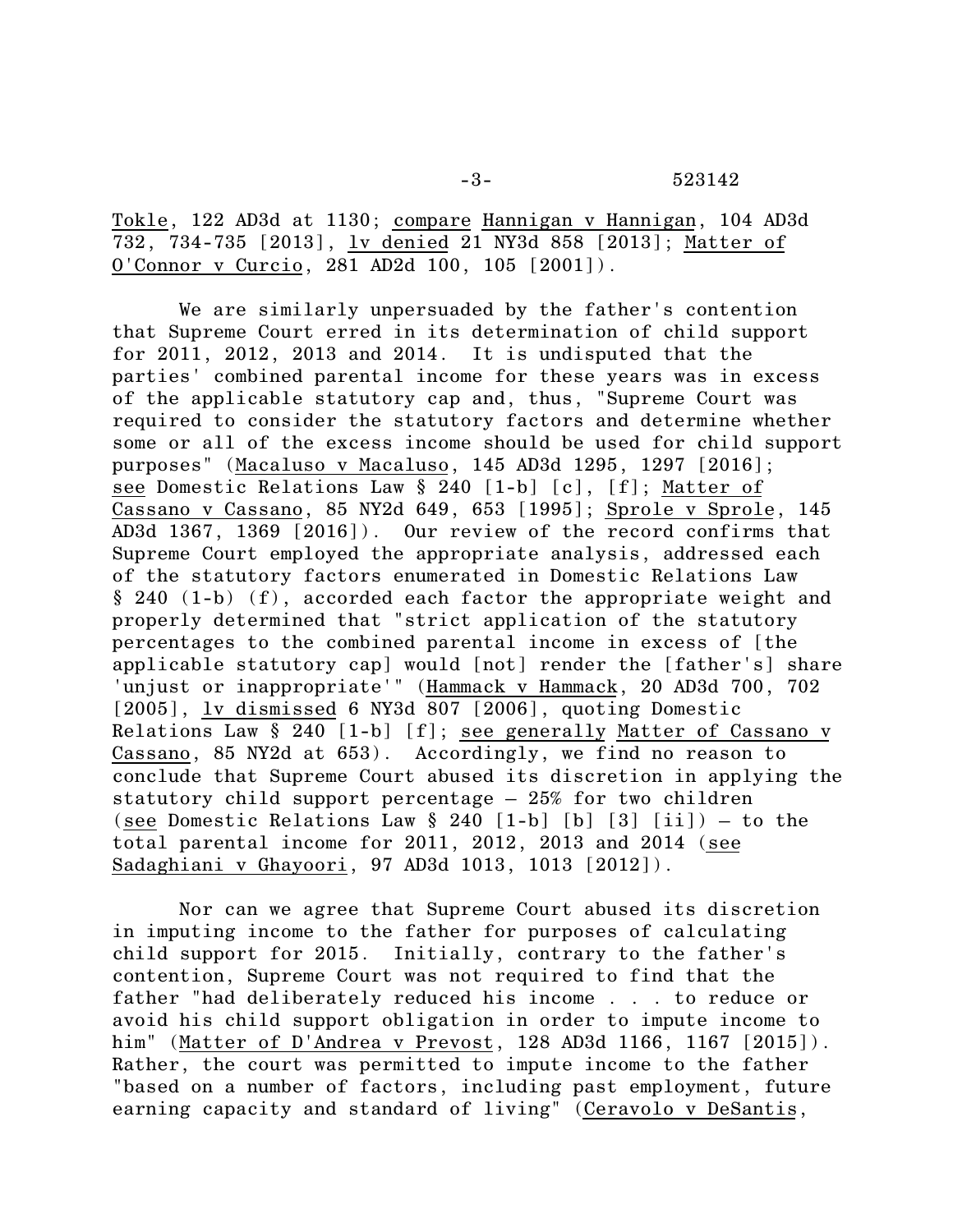125 AD3d 113, 119 [2015]). Here, Supreme Court imputed \$125,000 of annual income to the father after finding that he possessed a Master's degree in civil and environmental engineering from Stanford University and that his past employment history demonstrated that he could earn well in excess of the imputed amount. In addition, Supreme Court highlighted the father's "questionable" decision to work for his wife's company at a significantly lower salary than he was capable of earning, as well as the fact that he resided in "very expensive housing" in Hermosa Beach, California, which the court described as having a "view of the Pacific Ocean." Inasmuch as "the court articulate[d] the basis for imputation" and our review of the record confirms that the court's findings were fully supported, we perceive no reason to disturb its determination (Matter of D'Andrea v Prevost, 128 AD3d at 1167 [internal quotations marks and citations omitted]; see Matter of Rubley v Longworth, 35 AD3d 1129, 1130-1131 [2006], lv denied 8 NY3d 811 [2007]).

We also reject the father's claim that his daughter was emancipated and that Supreme Court erred in denying his request to terminate his child support obligation as to her. It is well settled that "[a] parent is statutorily obligated to support his or her child until the age of 21 (see Family Ct Act § 413 [1]) unless the child is sooner emancipated, which occurs, insofar as is relevant here, when the child 'attain[s] economic independence through employment'" (Matter of Drumm v Drumm, 88 AD3d 1110, 1112-1113 [2011], quoting Matter of Bogin v Goodrich, 265 AD2d 779, 781 [1999]). The record reflects that, at the time of trial, the daughter was a college student residing in an offcampus apartment during the school year, she lived with the mother during school breaks and she planned to sublet her apartment and live with the mother over the summer. Although the daughter had a part-time job, the mother helped her with her living expenses. In light of the foregoing, we agree with Supreme Court that the daughter has not attained economic independence through employment (see Matter of Rosalind EE. v William EE., 4 AD3d 629, 630 [2004], lv denied 3 NY3d 606 [2004]; Matter of Bogin v Goodrich, 265 AD2d at 781).

Finally, we find no merit to the father's assertion that the tax return exchange provision is unworkable, and we cannot